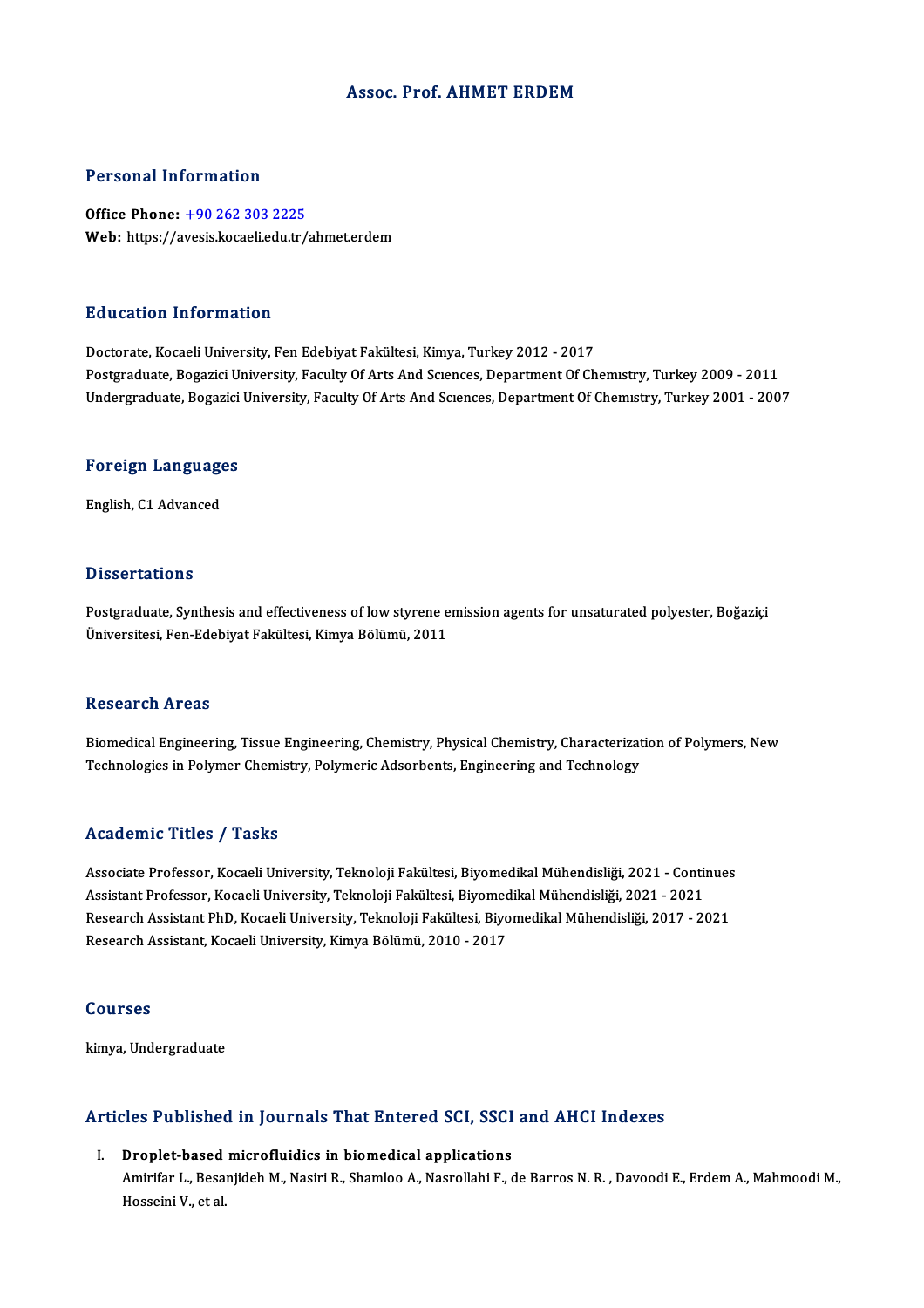BIOFABRICATION, vol.14, no.2, 2022 (Journal Indexed in SCI)<br>Mathods for fabricating ouvron releasing biomaterials

- BIOFABRICATION, vol.14, no.2, 2022 (Journal Indexed in SCI)<br>II. Methods for fabricating oxygen releasing biomaterials<br>Endom A. Hashnias B. Extas Y. N. Sangabathuni S. K. Noar A. BIOFABRICATION, vol.14, no.2, 2022 (Journal Indexed in SCI)<br>Methods for fabricating oxygen releasing biomaterials<br>Erdem A., Haghniaz R., Ertaş Y. N. , Sangabathuni S. K. , Nasr A. S. , Swieszkowski W., Ashammakhi N.<br>JOUPNA Methods for fabricating oxygen releasing biomaterials<br>Erdem A., Haghniaz R., Ertaş Y. N. , Sangabathuni S. K. , Nasr A. S<br>JOURNAL OF DRUG TARGETING, 2021 (Journal Indexed in SCI)<br>Advances in biomodical applications of self Erdem A., Haghniaz R., Ertaş Y. N., Sangabathuni S. K., Nasr A. S., Swies<br>JOURNAL OF DRUG TARGETING, 2021 (Journal Indexed in SCI)<br>III. Advances in biomedical applications of self-healing hydrogels<br>Pammal H. Chavaminaiad A
- JOURNAL OF DRUG TARGETING, 2021 (Journal Indexed in SCI)<br><mark>Advances in biomedical applications of self-healing hydrogels</mark><br>Rammal H., Ghavaminejad A., Erdem A., Mbeleck R., Nematollahi M., Emir Diltemiz S., Alem H., Darabi M **Advances in biomedi<br>Rammal H., Ghavamine<br>N. , Caterson E. J. , et al.<br>MATERIALS CUEMISTR** Rammal H., Ghavaminejad A., Erdem A., Mbeleck R., Nematollahi M., Emir Diltemiz S., Alem<br>N. , Caterson E. J. , et al.<br>MATERIALS CHEMISTRY FRONTIERS, vol.5, pp.4368-4400, 2021 (Journal Indexed in SCI)<br>Preparation of hydroph N. , Caterson E. J. , et al.<br>MATERIALS CHEMISTRY FRONTIERS, vol.5, pp.4368-4400, 2021 (Journal Indexed in SCI)<br>IV. Preparation of hydrophobic macroinimer-based novel hybrid sorbents for efficient removal of

MATERIALS CHEMISTRY FRONTIERS,<br>Preparation of hydrophobic mac<br>organic liquids from wastewater<br>Erdem A. Mammadli N. Vildus II Preparation of hydrophobic<br>organic liquids from wastew<br>Erdem A., Mammadli N., Yıldız U.<br>ENWIPONMENTAL SCIENCE AND Erdem A., Mammadli N., Yıldız U.

ENVIRONMENTAL SCIENCE AND POLLUTION RESEARCH, vol.28, no.17, pp.22064-22076, 2021 (Journal Indexed in SCI) ENVIRONMENTAL SCIENCE AND POLLUTION RESEARCH, vol.28, no.17, pp.22064-22076, 2021 (Journal<br>SCI)<br>V. Synthesis and characterization of polypropylene glycol-based novel organogels as effective<br>materials for the recevery of ex

SCI)<br>Synthesis and characterization of polypropylem<br>materials for the recovery of organic solvents<br>Endem A Synthesi<br>material<br>Erdem A.<br>JOUPMAL materials for the recovery of organic solvents<br>Erdem A.<br>JOURNAL OF APPLIED POLYMER SCIENCE, vol.138, no.7, 2021 (Journal Indexed in SCI)

VI. Preparation and characterization of rapid temperature responsive cationic comb-type grafted POE-JOURNAL OF APPLIED POLYMER SCIENCE, vol.138, no.7, 2021 (Journal I)<br>Preparation and characterization of rapid temperature responsi<br>POP based hydrogel as prospective excellent actuators/sensors<br>FPDFM A Preparati<br>POP base<br>ERDEM A.<br>COLLODS POP based hydrogel as prospective excellent actuators/sensors<br>ERDEM A.<br>COLLOIDS AND SURFACES A-PHYSICOCHEMICAL AND ENGINEERING ASPECTS, vol.607, 2020 (Journal Indexed in<br>SCD

ERDI<br>COLI<br>SCI)<br>An A COLLOIDS AND SURFACES A-PHYSICOCHEMICAL AND ENGINEERING ASPECTS, vol.607, 2020 (Journal Indexed i<br>SCI)<br>VII. An Alkaline Based Method for Generating Crystalline, Strong, and Shape Memory Polyvinyl Alcohol<br>Biomaterials

SCI)<br>An Alkaline B<br>Biomaterials<br>Darabi M. A. B An Alkaline Based Method for Generating Crystalline, Strong, and Shape Memory Polyvinyl Alcoh<br>Biomaterials<br>Darabi M. A. , Khosrozadeh A., Wang Y., Ashammakhi N., Alem H., Erdem A., Chang Q., Xu K., Liu Y., Luo G., et al.<br>A

Biomaterials<br>Darabi M. A. , Khosrozadeh A., Wang Y., Ashammakhi N., Alem H., .<br>ADVANCED SCIENCE, vol.7, no.21, 2020 (Journal Indexed in SCI)<br>Safaty Considerations in 3D. Bionrinting Heing Mesonshym Darabi M. A. , Khosrozadeh A., Wang Y., Ashammakhi N., Alem H., Erdem A., Chang Q., Xu K., Liu Y., Luo G., et al.<br>ADVANCED SCIENCE, vol.7, no.21, 2020 (Journal Indexed in SCI)<br>VIII. Safety Considerations in 3D Bioprinting

- ADVANCED SCIENCE, vol.7, no.21, 2020 (Journal Indexed in SCI)<br>Safety Considerations in 3D Bioprinting Using Mesenchymal<br>Belk L., Tellisi N., Macdonald H., Erdem A., Ashammakhi N., Pountos I.<br>ERONTIERS IN BIOENCINEERING AND Safety Considerations in 3D Bioprinting Using Mesenchymal Stromal Cells<br>Belk L., Tellisi N., Macdonald H., Erdem A., Ashammakhi N., Pountos I.<br>FRONTIERS IN BIOENGINEERING AND BIOTECHNOLOGY, vol.8, 2020 (Journal Indexed in Belk L., Tellisi N., Macdonald H., Erdem A., Ashammakhi N., Pountos I.<br>FRONTIERS IN BIOENGINEERING AND BIOTECHNOLOGY, vol.8, 2020 (Journal Index<br>IX. 3D Bioprinting of Oxygenated Cell-Laden Gelatin Methacryloyl Constructs<br>F
- Erdem A., Darabi M. A. , Nasiri R., Sangabathuni S., Ertas Y. N. , Alem H., Hosseini V., Shamloo A., Nasr A. S. , Ahadian<br>S., et al. IX. 3D Bioprinting of Oxygenated Cell-Laden Gelatin Methacryloyl Constructs Erdem A., Darabi M. A. , Nasiri R., Sangabathuni S., Ertas Y. N. , Alem H., Hosseini V., S.<br>S., et al.<br>ADVANCED HEALTHCARE MATERIALS, vol.9, no.15, 2020 (Journal Indexed in SCI)<br>Advances in Controlled Oyygon Concrating Bio

S., et al.<br>ADVANCED HEALTHCARE MATERIALS, vol.9, no.15, 2020 (Journal Indexed in SCI)<br>X. Advances in Controlled Oxygen Generating Biomaterials for Tissue Engineering and Regenerative<br>Thereny ADVANCE<br>Advances<br>Therapy. Advances in Controlled Oxygen Generating Biomaterials for Tissue Engineering a<br>Therapy.<br>Ashammakhi N., Darabi M., Kehr N., Erdem A., Hu S., Dokmeci M., Nasr A., Khademhosseini A.<br>Biomagnomalagulas 2010 (Journal Indoved in

Therapy.<br>Ashammakhi N., Darabi M., Kehr N., Erdem A., Hu S., Dokmeci M., Nasr A., Khademhosseini A.<br>Biomacromolecules, 2019 (Journal Indexed in SCI) Ashammakhi N., Darabi M., Kehr N., Erdem A., Hu S., Dokmeci M., Nasr A., Khademhosseini A.<br>Biomacromolecules, 2019 (Journal Indexed in SCI)<br>XI. A design optimization study on synthesized nanocrystalline cellulose, evaluati

- Biomacromolecules, 2019 (Journal Indexed in SCI)<br>A design optimization study on synthesized nanocrystalline cellulose, evaluation<br>modification as a potential biomaterial for prospective biomedical applications<br>Nguabebbob E A design optimization study on sy<br>modification as a potential bioma<br>Ngwabebhoh F.A., Erdem A., Yıldız U.<br>INTERNATIONAL JOURNAL OF PIOLOG modification as a potential biomaterial for prospective biomedical applications<br>Ngwabebhoh F. A. , Erdem A., Yıldız U.<br>INTERNATIONAL JOURNAL OF BIOLOGICAL MACROMOLECULES, vol.114, pp.536-546, 2018 (Journal Indexed in<br>SCD Ngwa<br>INTE<br>SCI)<br>Sunt INTERNATIONAL JOURNAL OF BIOLOGICAL MACROMOLECULES, vol.114, pp.536-546, 2018 (Journal Indexed i<br>SCI)<br>XII. Synthesis, characterization and swelling investigations of novel polyetheramine-based hydrogels<br>Frdem A. Nouphebbel
- SCI)<br>S**ynthesis, characterization and s**v<br>Erdem A., Ngwabebhoh F. A. , Yıldız U.<br>POLYMER BULLETIN, YOL74 nn 973-9 Synthesis, characterization and swelling investigations of novel<br>Erdem A., Ngwabebhoh F. A. , Yıldız U.<br>POLYMER BULLETIN, vol.74, pp.873-893, 2017 (Journal Indexed in SCI)<br>Novel megneneneve envegels with enhanced adeenntio

Erdem A., Ngwabebhoh F. A. , Yıldız U.<br>POLYMER BULLETIN, vol.74, pp.873-893, 2017 (Journal Indexed in SCI)<br>XIII. Novel macroporous cryogels with enhanced adsorption capability for the removal of Cu(II) ions<br>from agueous ph POLYMER BULLETIN, vol.74, pp.873-893, 2017 (Journal Indexed in SCI)<br>Novel macroporous cryogels with enhanced adsorption capabil<br>from aqueous phase: Modelling, kinetics and recovery studies Novel macroporous cryogels with<br>from aqueous phase: Modelling, k<br>Erdem A., Ngwabebhoh F.A., Yıldız U.<br>JOUPNAL OF ENVIRONMENTAL CHEM JOURNAL OF ENVIRONMENTAL CHEMICAL ENGINEERING, vol.5, no.1, pp.1269-1280, 2017 (Journal Indexed in SCI) Erdem A., Ngwabebhoh F. A., Yıldız U.

XIV. Fabrication and characterization of novelmacroporous jeffamine/diamino hexane cryogels for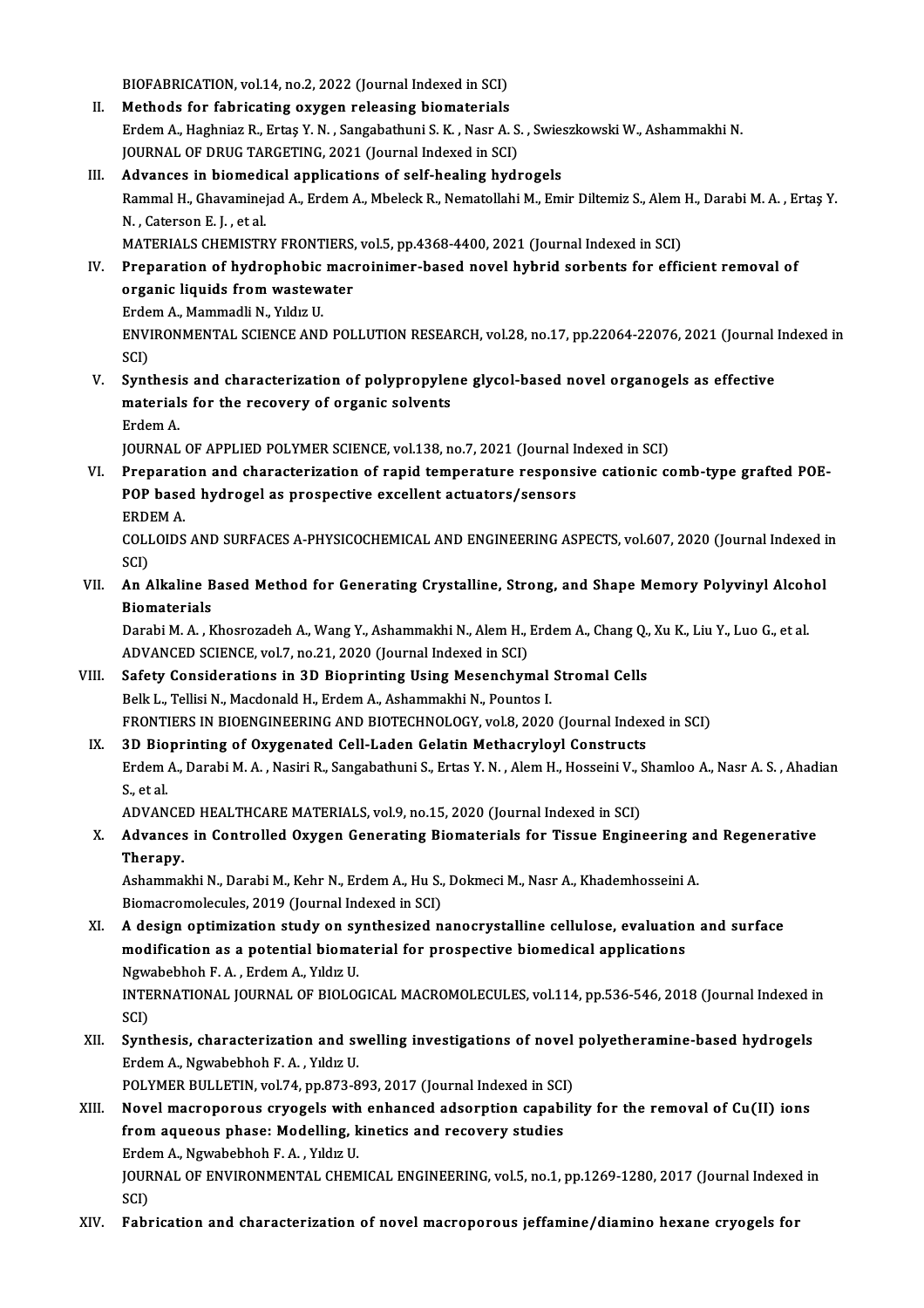enhanced Cu(II) metal uptake: Optimization, isotherms, kinetics and thermodynamic studies<br>Endem A. Nauphebbeb E.A. Cetutes S. Bingöl D. Vildu II enhanced Cu(II) metal uptake: Optimization, isother<br>Erdem A., Ngwabebhoh F. A. , Cetıntas S., Bingöl D., Yıldız U.<br>CHEMICAL ENCINEERING RESEARCH & DESICN vol.117, m enhanced Cu(II) metal uptake: Optimization, isotherms, kinetics and thermodynamic studender.<br>Erdem A., Ngwabebhoh F. A. , Cetutas S., Bingöl D., Yıldız U.<br>CHEMICAL ENGINEERING RESEARCH & DESIGN, vol.117, pp.122-138, 2017 ( Erdem A., Ngwabebhoh F. A. , Cetntas S., Bingöl D., Yıldız U.<br>CHEMICAL ENGINEERING RESEARCH & DESIGN, vol.117, pp.122-138, 2017 (Journal Indexed in St.<br>XV. Synergistic removal of Cu(II) and nitrazine yellow dye using an ec

- CHEMICAL ENGINEERING RESEARCH & DESIGN, vol.117, pp.122-138, 2017 (Journal<br>Synergistic removal of Cu(II) and nitrazine yellow dye using an eco-friend!<br>montmorillonite hydrogel: Optimization by response surface methodology<br> Synergistic removal of Cu(II) and<br>montmorillonite hydrogel: Optimi<br>Ngwabebhoh F.A., Erdem A., Yıldız U.<br>JOUPNAL OF APPLIED POLYMER SCIE montmorillonite hydrogel: Optimization by response surface methodology<br>Ngwabebhoh F. A., Erdem A., Yıldız U. JOURNAL OF APPLIED POLYMER SCIENCE, vol.133, 2016 (Journal Indexed in SCI)
- XVI. Functionalized Hybrid Coatings on ABS Surfaces by PLD and Dip Coatings<br>Kaçar E., Erdem A., Sanlı M. M., Kayan A., Candan L., Yıldız U., Demir A. Functionalized Hybrid Coatings on ABS Surfaces by PLD and Dip Coatings<br>Kaçar E., Erdem A., Sanlı M. M. , Kayan A., Candan L., Yıldız U., Demir A.<br>JOURNAL OF INORGANIC AND ORGANOMETALLIC POLYMERS AND MATERIALS, vol.26, pp.8 Kaçar E., Erdem<br>JOURNAL OF IN<br>Indexed in SCI)<br>Echnication or JOURNAL OF INORGANIC AND ORGANOMETALLIC POLYMERS AND MATERIALS, vol.26, pp.895-906, 2016 (Journ<br>Indexed in SCI)<br>XVII. Fabrication and characterization of soft macroporous Jeffamine cryogels as potential materials for<br>tissu
- Indexed in SCI)<br>XVII. Fabrication and characterization of soft macroporous Jeffamine cryogels as potential materials for<br>tissue applications

ErdemA.,Ngwabebhoh F.A. ,YıldızU. RSC Advances, vol.6, pp.111872-111881, 2016 (Journal Indexed in SCI)

### Articles Published in Other Journals

I. pH and thermoresponsive comb-type grafted hydrogels based on polyethylene glycol diglycidyl ether and thermoresponsive comb-type grafted hydrogels based on polyethylene glycol d<br>ether and monoamino/diamino terminated jeffamines: synthesis, characterization and<br>physiseshemisel preperties pH and thermoresponsive complement and monoamino/diam<br>physicochemical properties<br>EPDEM A ether and<br>physicocl<br>ERDEM A.<br>Cumburive physicochemical properties<br>ERDEM A.<br>Cumhuriyet Science Journal, vol.41, no.3, pp.690-698, 2020 (Other Refereed National Journals)

# Cumnuriyet Science journ<br>Books & Book Chapters

ooks & Book Cha<br>I. 3D Bioprinting<br>Pountes L Tellisi I. 3D Bioprinting<br>Pountos I., Tellisi N., Darabi M. A., ERDEM A., Mohamed T., Güvendiren M., Ashammakhi N. in: Digital Surgery, Atallah, Sam, Editor, Springer, pp.215-232, 2020

## Refereed Congress / Symposium Publications in Proceedings

efereed Congress / Symposium Publications in Proceedings<br>I. Yeni Nesil Makro Gözenekli İndirgenmiş Polietheramine BazlıKriyojellerin Cu (II) İyon Adsropsiyon<br>Ilyanlamaları Yeni Nesil Ma<br>Yeni Nesil Ma<br>Uygulamaları<br>EPDEM A. Acal Yeni Nesil Makro Gözenekli İndirgenmiş P<br>Uygulamaları<br>ERDEM A., Asabuwa Ngwabebhoh F., YILDIZ U.<br>6. Firilmel Kimya Kongresi 15 - 18 May 2017

Uygulamaları<br>ERDEM A., Asabuwa Ngwabebhoh F., YILDIZ I<br>6. Fiziksel Kimya Kongresi, 15 - 18 May 2017<br>Yoni Nesil Makre Görenekli İndirsenmiş

ERDEM A., Asabuwa Ngwabebhoh F., YILDIZ U.<br>6. Fiziksel Kimya Kongresi, 15 - 18 May 2017<br>II. Yeni Nesil Makro Gözenekli İndirgenmiş Polietheramine Bazlı Kriyojellerin Cu (II) İyon Adsorpsiyon<br>Uygulamaları 6. Fiziksel Kimya Kongresi, 15 - 18 May 2017<br>Yeni Nesil Makro Gözenekli İndirgenmiş<br>Uygulamaları<br>ERDEM A., Ngwabebhoh A. F., YILDIZ U. Yeni Nesil Makro Gözenekli İndirger<br>Uygulamaları<br>ERDEM A., Ngwabebhoh A.F., YILDIZ U.<br>6. Firikeel Kimye Kongresi 15, 19 Mev 2

6.FizikselKimyaKongresi,15 -18May2017

- I I. BRDEM A., Ngwabebhoh A. F. , YILDIZ U.<br>15 18 May 2017<br>III. Doku İskelesi Olarak Kullanılabilecek Polyetheramine Bazlı Kriyojellerin Sentezi ve Karakterizasyonu<br>II. FPDEM A. Asəbuya Ngunbəbbəb E. YU DIZ U. 6. Fiziksel Kimya Kongresi, 15 - 18 May 2017<br>Doku İskelesi Olarak Kullanılabilecek Poly<br>ERDEM A., Asabuwa Ngwabebhoh F., YILDIZ U.<br>6. Fiziksel Kimya Kongresi, 15 - 18 May 2017 Doku İskelesi Olarak Kullanılabilecek Po<br>ERDEM A., Asabuwa Ngwabebhoh F., YILDIZ I<br>6. Fiziksel Kimya Kongresi, 15 - 18 May 2017<br>Synongistia Bomoval of Cu(II) ond Nitros ERDEM A., Asabuwa Ngwabebhoh F., YILDIZ U.<br>6. Fiziksel Kimya Kongresi, 15 - 18 May 2017<br>IV. Synergistic Removal of Cu(II) and Nitrazine Yellow Dye Using an EcoFriendlyHydrogel: Optimization<br>by Pernance Surface Methodol
- 6. Fiziksel Kimya Kongresi, 15 18 May<br>Synergistic Removal of Cu(II) and l<br>by Response Surface Methodology<br>Asshuve Newsbabbab E. EPDEM A. VI Synergistic Removal of Cu(II) and Nitrazi:<br>by Response Surface Methodology<br>Asabuwa Ngwabebhoh F., ERDEM A., YILDIZ U.<br>6. Firikaal Kimus Kongresi 15 - 18 May 2017 by Response Surface Methodology<br>Asabuwa Ngwabebhoh F., ERDEM A., YILDIZ U.<br>6. Fiziksel Kimya Kongresi, 15 - 18 May 2017
- V. Evaluations of molecular weight and reduction effects on Jeffamine glutaraldehyde cryogels for